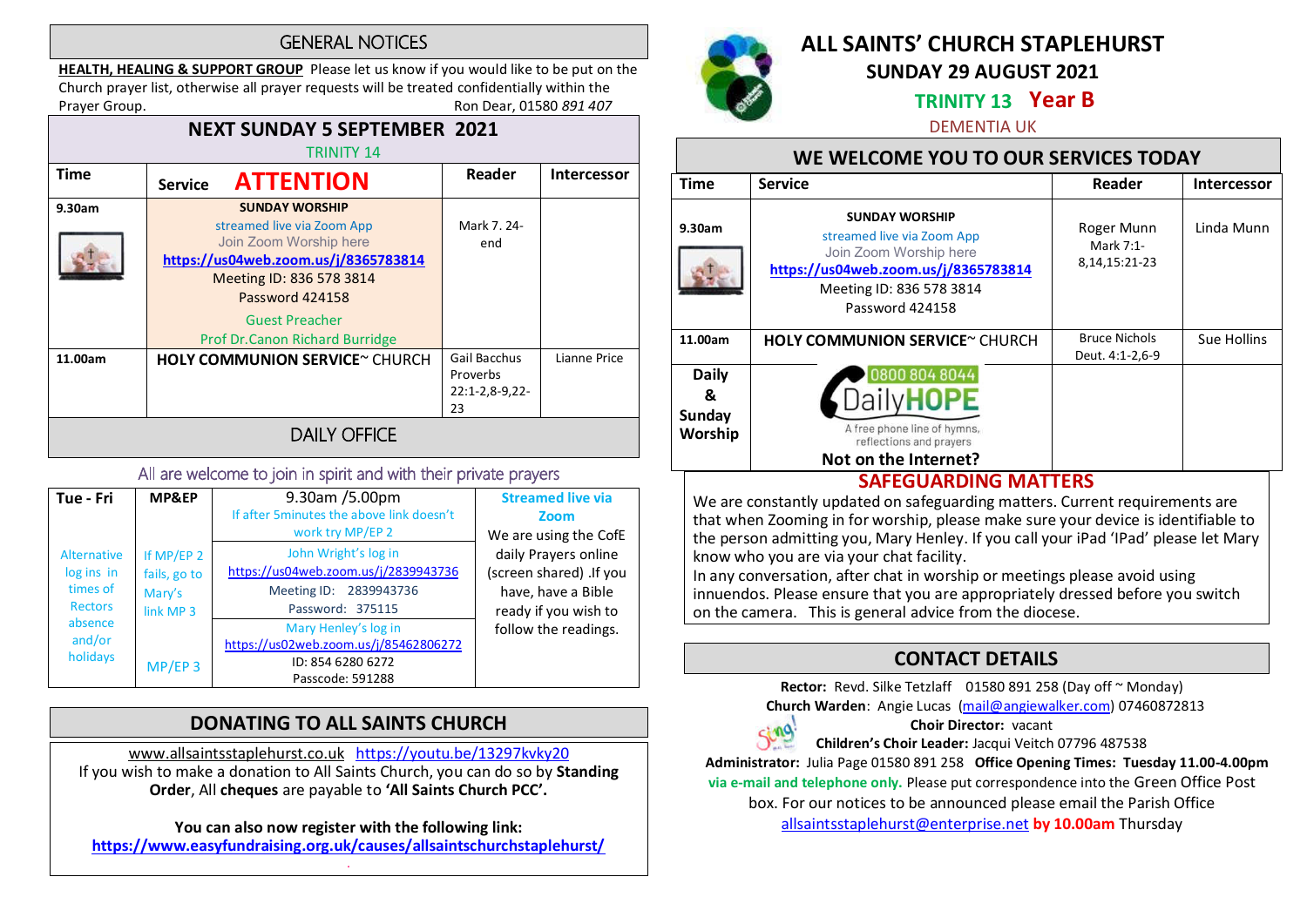# WE PRAY FOR



Catherine Abbott, Chris Davies, Ian McKay, Lesley Franklin, Roy Jones, Elaine Martin, Sachin Shah, Amelia Hamilton, Abigail Sharpe, David Gascoyne, Jeremy Rutaraka, Michael House, Marie (nee Green), Norman Wallis, Tony Emery, Colin Whatmore, Robert Blondizik,

Those who are Sick:

Lift these and all in need into the healing light of Christ

- Home Communion: Ron Dear, Dorothy Hegarty, Jane Scarff, Barbara Chrimes AB/MH, Ian Mackay ST/MH Abbotsleigh: HC 1 Wed/month 11.00am for inform. speak to ST/MT
- Staplehurst Manor: HC 2/4 Wed/month 11.30am for inform. speak to MH/ST Iden Manor: HC 2 Tue/month 3.45pm for inform. speak to MT/ST

Canterbury House Delphine Wass (Tettenhall Hall Way, Faversham, ME13 8RY)

Maidstone Home Des Liddecoat (Cedardale Residential, Queen Road , Maidstone, ME16 0HX, 01622 752117)

| <b>Baptisms:</b> | Finley Tunnicliffe Sat 18 Sep 21 11.00am | (ST) |
|------------------|------------------------------------------|------|
| Weddings:        |                                          |      |
| 25 Sep 2021      | Matthew Anderson & Abbie Denning 1.00pm  | (ST) |

#### Dear All,

As you can see we have taken off some names from the Prayer List. If any of those taken off should have stayed on, please email the Parish Office and we will put them back on. Many Thanks, Silke

# **READING, INTERCESSING AND SIDES-PEOPLE**.

I am putting together rotas for these ministries for services in church and the zoom service, and have emailed those who have been involved recently. However if you would be newly interested in any of these roles, or would like to know more, please let Silke or me know. Mary 01580 891225

# DATES FOR YOUR DIARY

| <b>Date</b>   |    | Time    | What                                                                                                                | Where          |
|---------------|----|---------|---------------------------------------------------------------------------------------------------------------------|----------------|
| <b>AUGUST</b> |    |         |                                                                                                                     |                |
| 9.30am/5.00pm |    |         | <b>MORNING AND EVENING PRAYER</b>                                                                                   | $^{\sim}$ ZOOM |
|               |    |         |                                                                                                                     |                |
| <b>SAT</b>    | 28 | $1-4pm$ | <b>RECTORY STALL</b><br><b>SUMMER CAFÉ in the Rectory Garden</b><br><b>SUMMER HAMPER £3 a ticket or two for £5</b>  |                |
|               |    |         | List at the back of Church for you to write<br>your name in and to give the money to<br><b>Angie, Silke or Mary</b> |                |
|               |    |         | Final Chance to buy a<br>ticket.<br><b>Ticket draw this</b><br>Saturday at 4.00pm                                   |                |
|               |    |         |                                                                                                                     |                |

easyfundraising

## FUN'D RAISING

### Shop on: http://efraising.org/FBVdWrPmzj

If you have not used Easy Fundraising before, by clicking on the link the church will receive an additional £5 introductory bonus.

 NEW TARGET £1258.37 £1300

Sign-up here using our unique link by clicking on now:

Hold the cursor over the link and press 'ctrl' and right click on your mouse https://www.easyfundraising.org.uk/causes/allsaintschurchstaplehurst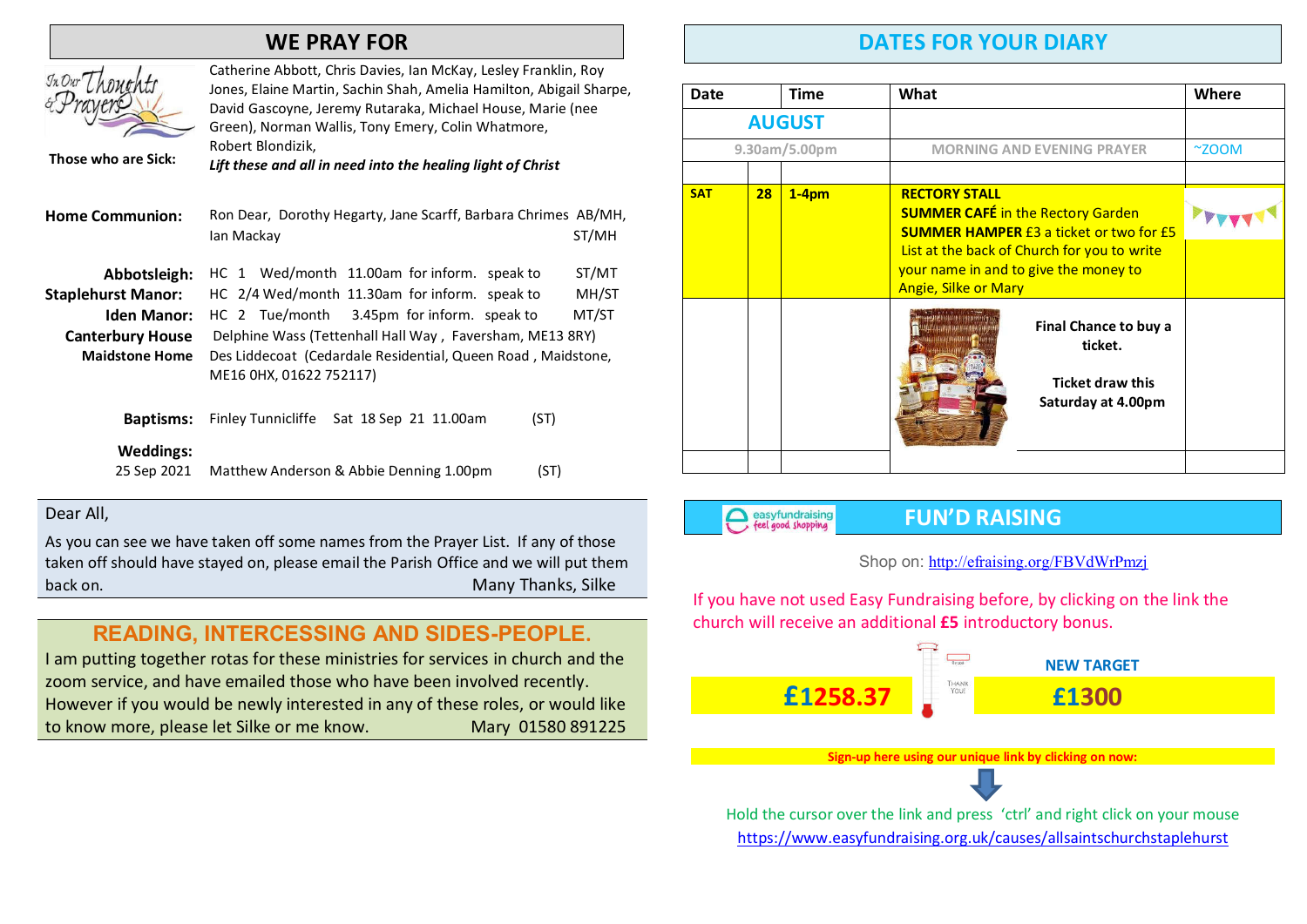## PCC Meeting Dates 2021-2022

All meetings to be held over Zoom unless advised otherwise

Wednesday 10<sup>th</sup> November

Wednesday 26<sup>th</sup> January

Wednesday 23<sup>rd</sup> February

(Lent Weds  $2^{nd}$  March – Thurs  $14^{th}$  April)

APCM Wed 27<sup>th</sup> April 2022

If you have any matters that you'd like to put to the PCC please speak to a committee member or write/email The Parish Office, if possible, 2 weeks in advance of the next PCC meeting, in order that your item may be added to the Agenda. Thankyou.

# SUMMER CAFÉ & STALLS



IN THE RECTORY GARDEN 28 August 1.00-4.00pm Homemade cakes & Tea in sun & rain



We continue to observe social distancing, hand sanitizing and all food hygiene rules .All crockery & cutlery used is dishwasher cleaned.

# RECTORY STALL

WE HAVE RAISED SO FAR £1420.84 + £111.40 Rectory Stall & Summer Café (21 August) NEW TOTAL As of 26.8.21 **£1532.24** 

# ALL IN AID OF ALL SAINTS CHURCH.

ALL PRODUCTS OFFERED ARE EITHER NEW OR IN LIKE NEW CONDITION AND FULLY FUNCTIONAL & QUARANTINED.

Please check the Church Website for updates NEW ON SELECTED DATES IN JULY & AUGUST:

FFETT

# RECTORY STALL 1-4pm AT THE NEW RECTORY

& AFTERNOON TEAS



ALL WELCOME

£5.00pp FOR UNLIMITED TEA & CAKES

Put the following Dates in your Diary:

28 August FINALE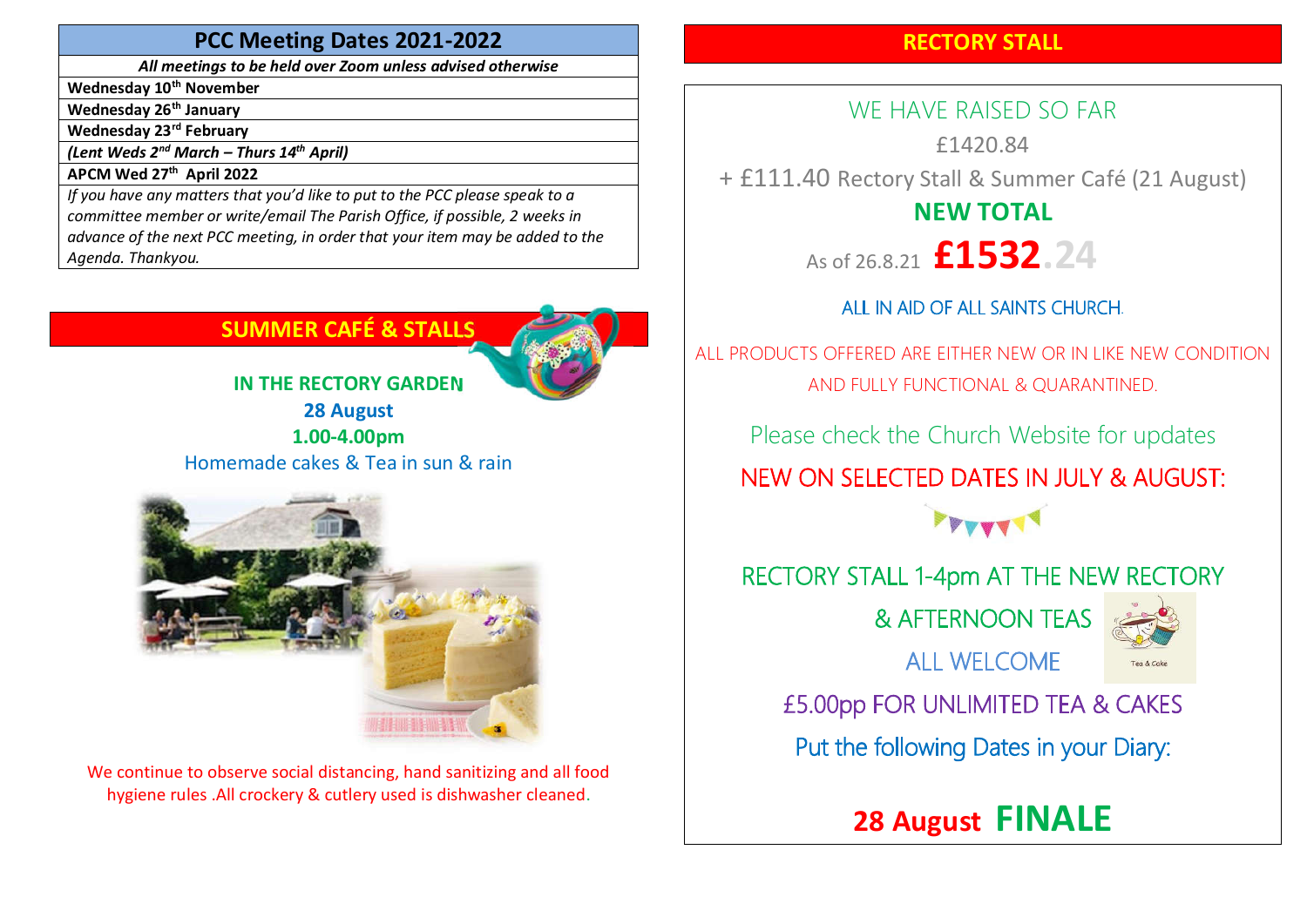# THE SAINT SWITHIN'S DAY CHALLENGE 2021

# THE CHALLENGE IS NOW CLOSED. PLEASE LET ANGIE HAVE YOUR "RAINING PENNIFS<sup>(C)"</sup>

Many Thanks to all who took part & enjoyed the challenge.



Make sure you have your pocket calendar – email Angie and she'll post it thru your door if unable to print mail@angiewalker.com Raising Funds for All Saints Church Staplehurst

# **CHARITY**

#### FRIENDS OF KENT CHURCHES SPONSORED RIDE AND STRIDE SATURDAY 11TH SEPTEMBER



This year's Sponsored Ride and Stride for Churches will take place on Saturday 11<sup>th</sup> September. Sponsorship forms and other details are at the back of the church, or

you can contact me on the number below for further information.

All sponsorship money raised will be divided equally between The Friends of Kent Churches and the church or chapel of your choice.

Roy Barclay (Local Organiser) Tel: 01580 890247

## DONATIONS TO CHARITY

Please put your donations to charity in one of the following:

1. A plain envelope with For Charity on the outside.

2. An orange charity envelope

3. A blue pew envelope with For Charity written on the outside.

These may be left at any time in the month in the church hole in the wall in the vestibule, in the collection plate at the 11am service or at Angie Lucas letter box.

This quarter charity is for Dementia UK. Thank you. Charity Committee

# CHURCH CLEANING & WORSHIP UPDATE

# Dear All,

# The PCC has decided on the following worship pattern for Sunday from September 2021 until January 2022

8.00 am Holy Communion (BCP) 9.30 am Zoom worship 11.00 am Holy Communion (CW)

The decision was based on numerous factors but importantly thinking about risk reduction, nationally rising Covid infections, but low infection rates in Staplehurst at present, Eucharistic provisions for BCP and CW, administering Communion in both kinds and singing during the 11 am service. To get a fuller picture about the decisions made, please speak to me and/or Angie, Churchwarden.

We have not resurrected the Wed Communion Service, because of minimising the risk of infection. Three days after each Sunday Services I take a lateral flow test before I take mid-week Home Communions. If I were to conduct Services in Church midweek there would be no telling if I am infected or not when going on to the housebound in our community. Also we would not be able to use St. Georges Chapel as it is not very well ventilated and the chairs cannot be wiped down. In the winter, in the main body of the church, it would not be very warm. Also we would not be able to have refreshments after the service.

With winter approaching and not knowing what the knock on effect might be with Covid and Flu etc., to keep the Sunday 9.30 am Zoom Service and the 11 am Holy Communion, but also add 8.00am HC BCP – we will hopefully have a sustainable pattern that will see us through the winter.

At the 26<sup>th</sup> Jan PCC meeting we will see how the trend is going and revisit the situation with worship in mind.

Please read on and find under the headings specifics for each service.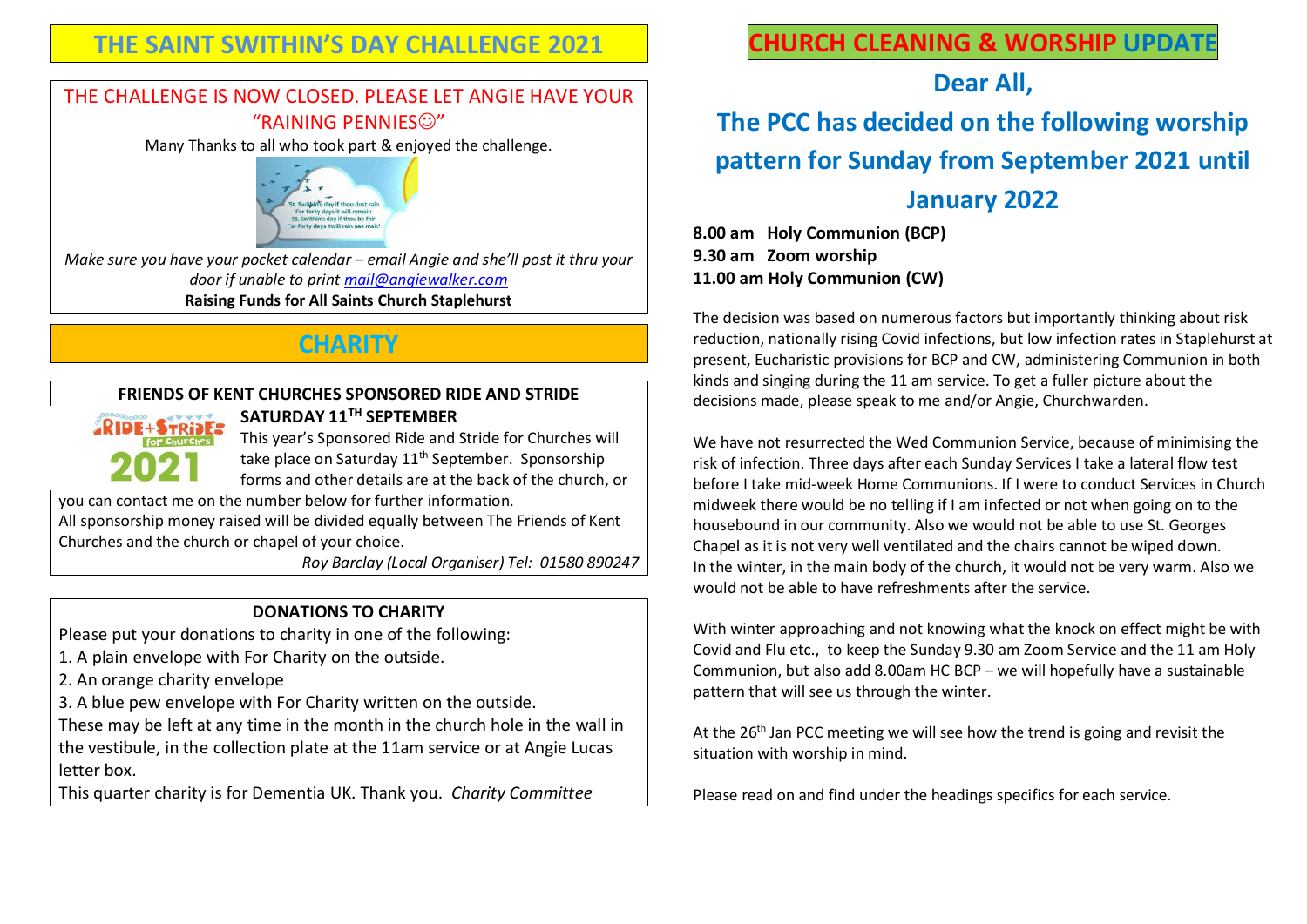# CHURCH CLEANING & WORSHIP UPDATE

### OPENING AND MANAGING CHURCH BUILDINGS IN STEP 4 IN THE ROAD MAP OUT OF LOCKDOWN

I would like to thank all who have helped to clean and tidy the church. Thank you particularly to Helen and Petra who have kept going even after the wedding and deep cleaned under the pews. Thank you very much for that. It was and is a super effort and we will keep going.

We have another Wedding coming up on Saturday 25 September and if I could ask for volunteers to help me wash the pews and dust the floor, clean/ disinfect the Toilet and baby changing facilities and children's corner furniture please.

Anybody who can give an hour please, we meet from Tue-Thu from 8-16 Sep. in Church from 11.00-12.00pm.

Just to keep everybody up to date, here is a short summary. Any questions please speak to me and/or Angie churchwarden.

#### SOUTH AISLE

We keep the South Aisle free from any items so that people can sit there and socially distance, especially at weddings, baptisms and funerals where attendance might be higher.

#### SEAT CUSHIONS

If you feel the pews are too hard to sit on without a runner, please let me know and I bring specially made cushions to church (made by Marion Christie-Thank you Marion and can be purchased for £8) or please bring your own if you would prefer.

#### KNEELERS

All kneelers have been put back onto the kneeler benches. That helps to avoid too many bat droppings on them.

#### SUNDAY SEATING

For Sunday, please sit where you wish, but be sensitive to those who still wish to socially distance.

### FACE MASKS

Yes we still recommend for everybody to wear face masks. If you are exempt or don't wear a face mask please be considerate to those who are socially distancing.

### CHOIR, ORGANIST AND BAND

# CHURCH CLEANING & WORSHIP UPDATE

#### SINGING

We will start singing on Sunday 5 September at the 11.00am Service. The choir has been ask to sing the Communion music and we will sing together the last Hymn. This enables those who do not wish to sing or remain in church during the singing of the hymn to have the option to leave the church service at that point and/or sing outside.

#### HOLY COMMUNION

From Sunday 5 September at the 11.00am Service we offer the option to receive simultaneous Holy Communion that is the host dipped into wine by the minister and given simultaneously to the communicant. We still offer the bread only. Those who receive the bread only comes forward first followed by the others who wish to receive the dipped in wine host.

#### ST.GEORGES CHAPEL

I am very grateful to Roy and SallyAnn Barclay who have done a terrific job in arranging St. Georges Chapel and continue to keep an eye on it so that Wedding couples can use the chapel for signing their Wedding papers. Many Thanks

The jury is still out on lighting candles, but we will keep you posted.

#### MID- WEEK COMMUNION

Not at the Moment, but will be discussed again at January's PCC meeting.

### BELLRINGERS

I have spoken with the Bell ringers Tower captain and Sue is going to speak with the Bell ringers what time is best to ring. I have explained that the PCC does not mind if the ringing of the bells is at 9.30am or a time that suits the ringers. The Bells are much appreciated but we all have to be flexible at this time of changes and help each other to make it work all around.

#### REFRESHMENTS AFTER THE SERVICE

Not at the moment.

#### ALL ARRANGEMENTS FOR HOLY COMMUNION IN CHURCH IS CONDITIONAL AND DEPENDS ON THE COVID INFECTION RATES.